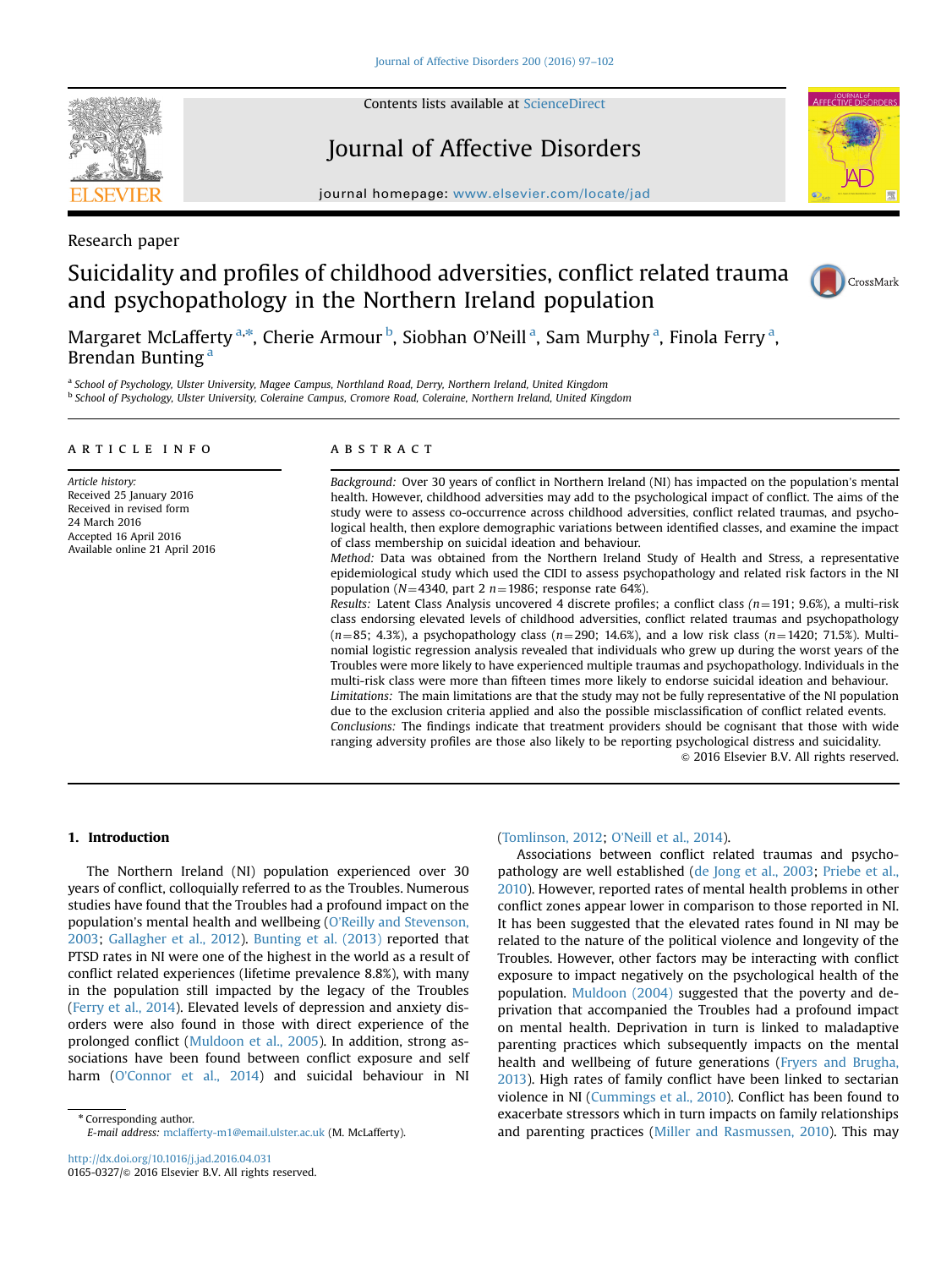lead to increased levels of childhood adversities and subsequently increased levels of psychopathology in the population.

Studies have found that military personnel who experienced adversity during childhood have a heightened risk of developing mental health problems when exposed to conflict ([Cabrera et al.,](#page-4-0) [2007;](#page-4-0) [Sareen et al., 2012](#page-5-0)). Civilian studies have also reported that psychological problems in post conflict settings were related to adversities in childhood such as parental loss and neglect [\(Be](#page-4-0)[tancourt et al., 2013](#page-4-0)). Recently, [Olema et al. \(2014\)](#page-5-0) reported that childhood maltreatment had a greater detrimental impact on mental health than exposure to war. However, often the experience of conflict related events in the civilian population occurs during childhood and it can be difficult to determine if childhood adversities occurred prior to the conflict related event, following the event or simultaneously.

Epidemiological studies corroborate that childhood adversities can have a hugely detrimental impact on both the onset and persistence of psychopathology. [Kessler et al. \(2010\)](#page-5-0) reported that adversity during childhood accounted for 29.8% of mental health disorders globally, particularly those involving parental maltreatment and maladjustment [\(Green et al., 2010](#page-5-0); [McLaughlin et al.,](#page-5-0) [2010\)](#page-5-0). Other studies confirm that dysfunctional family environments are related to the onset and persistence of psychological problems ([Benjet et al., 2010;](#page-4-0) [Oladeji et al., 2010](#page-5-0); [Lee et al., 2011\)](#page-5-0). Indeed, strong associations have been found between childhood adversities and a range of mental health problems including depression [\(Fujiwara and Kawalkami , 2011](#page-5-0)), anxiety disorders ([Oladeji et al., 2010](#page-5-0)) and substance disorders [\(Slopen et al., 2010\)](#page-5-0).

Other studies have reported a strong relationship between childhood trauma and suicidal behaviour, particularly adversities related to dysfunction and abuse within the family. For example, [Enns et al. \(2006\),](#page-5-0) in a longitudinal community based study of over 7000 people, reported that there was a "dose-response" relationship between physical and emotional abuse and neglect during childhood with both suicide ideation and attempt. Additionally, after controlling for the effects of psychological disorders, the results remained significant. Examining international findings from the WHO-World Mental Health (WMH) surveys  $(n=55,299)$ , [Bruffaerts et al. \(2010\)](#page-4-0) found that physical and sexual abuse were the strongest predictors of both the onset and persistence of suicidality. [Bruwer et al. \(2014\)](#page-4-0) also reported that parental divorce was a significant risk factor in South Africa and that over a third of those who reported suicidal behaviour had experienced at least one adversity during childhood. [Dube et al.](#page-5-0) [\(2001\)](#page-5-0) reported a strong association between the number of childhood adversities and suicide attempts across the lifespan.

In the context of Northern Ireland, [McLafferty et al. \(2015\)](#page-5-0) reported that individuals who experienced childhood adversities were more likely to have anxiety, mood, and substance disorders as well as suicidal ideation and behaviour. However, a recent study conducted in Lebanon suggested that many traumatic experiences co-occur during childhood and that these traumas, including conflict related traumas should be examined concurrently ([Itani](#page-5-0) [et al., 2014\)](#page-5-0). In this paper we are considering the profile of the NI population to identify subpopulations and their relative risk of suicidal behaviour. Some studies have found a strong association between mental health disorders and suicidality [\(Kessler et al.,](#page-5-0) [1999](#page-5-0); [Nock et al., 2008\)](#page-5-0), however O′Neill et al (2014) found that exposure to conflict in NI increased the risk of suicidal behaviours in addition to that conferred by mental disorders. We have therefore included psychopathology in the current analyses.

Early studies focused on the impact of single adversities or traumas but recent research highlights the importance of accounting for co-occurrence of traumatic events, using techniques such as Latent Class Analysis (LCA) to identify profiles of adversity ([Armour et al., 2014\)](#page-4-0). Studies have found that childhood adversities often co-occur and can be predictive of further adversity [\(Copeland et al., 2007](#page-4-0); [Dong et al., 2004](#page-4-0)). Troubles related events are also unlikely to have occurred in isolation and as noted previously these may impact negatively on family life, increasing adversity during childhood. Indeed, the Troubles may have played both direct and indirect roles in the development of psychopathology in NI. However, it should also be remembered that research has found that those who experienced childhood adversities prior to conflict related events are also more likely to have psychological problems than those who did not experience adversity during childhood ([Sareen et al., 2012\)](#page-5-0). Given the various associations found between conflict, childhood adversities, and psychopathology there is a growing need for epidemiological research into how these may co-occur and impact on the population, particularly in view of increasing suicide rates in recent years.

The aims of the current study were; (1) to assess co-occurrence across childhood adversities, conflict related traumas and psychopathology in the Northern Ireland population by identifying subpopulations of risk, (2) to explore demographic variations between the identified classes and (3) to examine the association between the classes and suicidal ideation and behaviour.

# 2. Method

#### 2.1. The Northern Ireland study of health and stress

The Northern Ireland Study of Health and Stress (NISHS) was conducted as part of the WHO World Mental Health (WMH) Survey Initiative [\(Kessler and Üstün,](#page-5-0) [2008](#page-5-0)), following ethical approval from the Ulster University Research Ethics Committee. WMH surveys aim to gather information about the prevalence and correlates of mental health problems, treatment adequacy and unmet treatment need along with the societal burden of mental health problems ([Kessler and Üstün,](#page-5-0) [2008](#page-5-0)). The comprehensive face-to face household interviews were conducted by trained lay interviewers between 2004 and 2008. WMH surveys use the same sampling methodology, to allow for accurate comparisons between participating countries and are designed to be representative of the general population ([Bunting](#page-4-0) [et al., 2013\)](#page-4-0).

### 2.2. Sample

The NISHS had a response rate of 68.4%. Part 1 of the survey was completed by 4340 participants (2441 females, 1899 males) and Part 2 was completed by a subsample of 1, 986 of the original participants (1036 females, 950 males) with an age range of 18–93. All participants were residents of NI, over the age of 18. People living in institutions or shared accommodation, including prisons or military barracks, people with learning disabilities and non-English speakers were excluded from the survey. The NISHS used a multi stage area design to identify an equal probability sample of households based on 2001 census figures. Electoral Wards were selected from each Local Government District in NI and two Census Output Areas were selected from each ward. Within each of these Census Output Areas 10 houses were selected and one person in each household was chosen for interview purposes. Full details of sampling methodology for the NISHS can be found in [Bunting et al. \(2013\)](#page-4-0).

### 2.3. Diagnostic assessment

The WHO World Mental Health (WMH) Survey Initiative uses the WMH Composite International Diagnostic Interview (CIDI) version 3.0 [\(Kessler and Üstün,](#page-5-0) [2008](#page-5-0)), to retrospectively assess the prevalence, incidence and correlates of mental health problems in accordance with DSM-IV and ICD-10 definitions and criteria. The CIDI consists of two parts, with all participants completing part 1, which includes a screening section, core diagnostic assessments and demographic variables. Part 2 includes a wide range of diagnostic sections, risk factors, including childhood adversities, consequences and treatment. Part 2 was completed by participants who answered positively to any core mental health disorder screening question. To allow for the calculation of sampling weights 50% of sub-threshold cases and 25% of other participants who failed to meet either criterion were also included. In the current study the following disorders are examined; any mood (dysthymia, bipolar and major mood depressive disorders), any anxiety (GAD, social and specific phobias, PTSD, separation disorder, OCD, panic disorder and agoraphobia without panic), any substance (alcohol dependence and abuse, drug dependence and abuse) and any suicide (ideation and behaviour, including gestures, plans and attempts).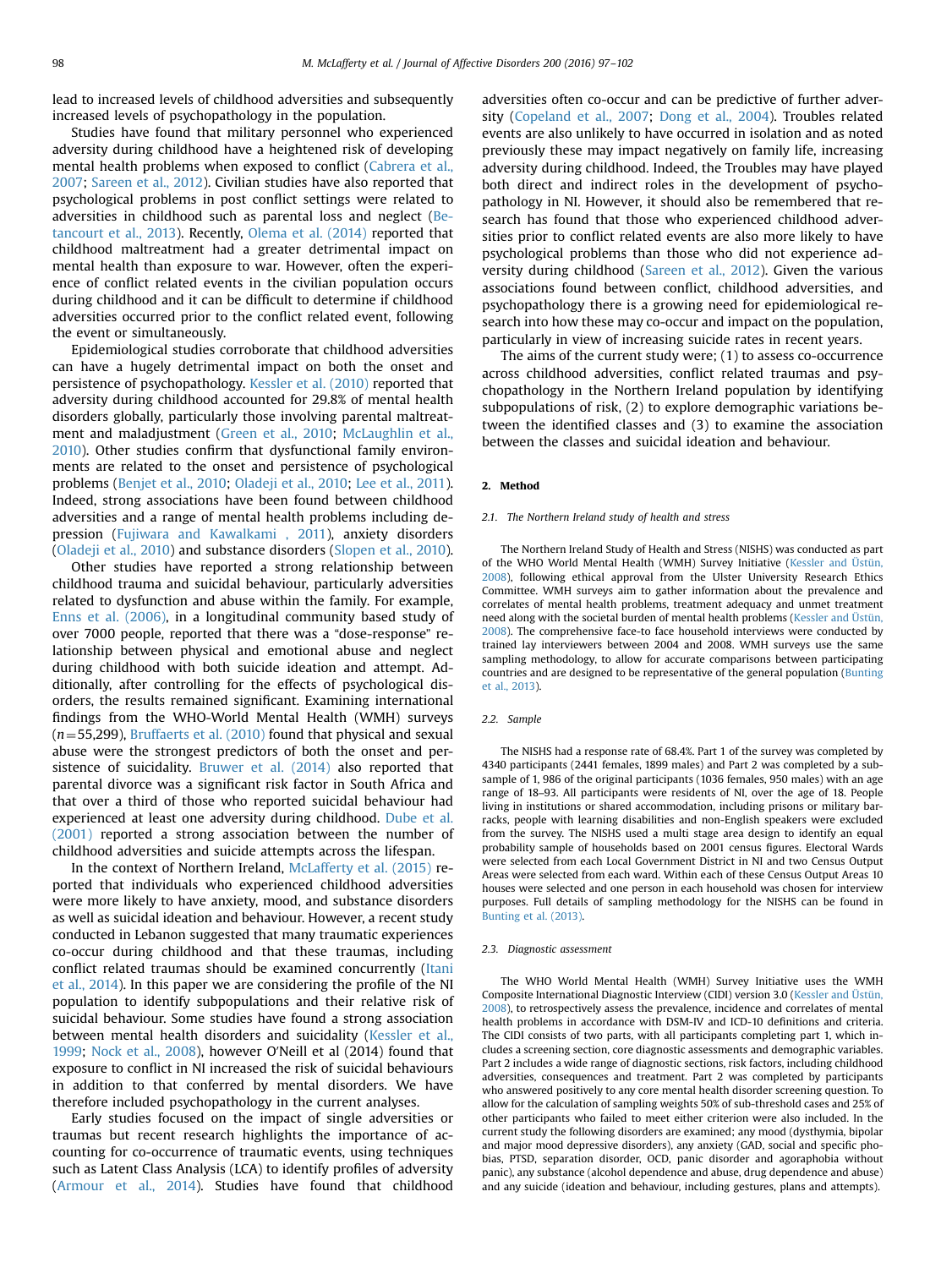

Fig. 1. Latent profile plot of mental health disorders, childhood and conflict trauma indicators.

### 2.4 Childhood adversities assessment

Questions about childhood adversities are included in the section on childhood experiences and in the PTSD section in Part 2 of the WHM-CIDI ([Kessler and Üstün,](#page-5-0) [2004\)](#page-5-0). The current study uses 12 dichotomously assessed childhood adversities, as identified in other WMH surveys [\(Green et al., 2010](#page-5-0)). The 12 retrospectively reported adversities experienced before the age of 18 were; parental death, parental divorce and other parental loss, (interpersonal loss), parental mental illness, substance disorder, criminality and family violence (parental maladjustment) and physical abuse, sexual abuse and neglect (parental maltreatment), along with economic adversity and serious physical illness during childhood.

#### 2.5. Trauma assessment

Examining data from the NISHS, [Bunting et al. \(2013\)](#page-4-0) conducted an assessment of traumatic events in NI distinguishing between conflict and non-conflict related traumas. Certain events were classified as conflict related if they occurred after the Troubles commenced in 1968, using questions identified by [Karam et al. \(2008\)](#page-5-0). The 12 conflict related events included the following experiences; witnessed atrocities, manmade disasters, was beaten by someone other than a partner or parent, was mugged or threatened with a weapon, witnessed death or serious injury, purposely caused death or serious injury, was kidnapped, experienced combat, was a refugee, a relief worker in a war zone, a civilian in a war zone, or a civilian in a place of ongoing terror. The trauma variables were then created by using the trauma questions, the year the conflict related event was first experienced, the year of the interview, and participant's current age.

## 2.6. Data analysis

#### 2.6.1. Data preparation

WMH surveys utilise strict guidelines for cleaning and coding data and for dealing with missing values. To ensure data quality, preliminary files were reviewed, with hot deck imputations performed on missing values for demographic variables ([Kessler and Üstün, 2008\)](#page-5-0). This involves replacing missing values with observed values from a respondent with similar key characteristics [\(Andridge and](#page-4-0) [Little, 2010](#page-4-0)). Statisticians computed case-specific weights to account for sample selection, non-responses and post-stratification factors [\(Bunting et al., 2013](#page-4-0)), with 2001 census figures for NI used to calculate weights for the demographic variables. To correct for differential selection into part 2 of the survey additional weights were computed. Stratification units and cluster units and part 2 weights were utilised in this study, with analyses conducted using SPSS version 21 and Mplus version 7.

The prevalence rates of 12 conflict related experiences [\(Bunting et al., 2013](#page-4-0)) and 12 childhood adversities were examined [\(McLafferty et al., 2015\)](#page-5-0). As the prevalence rate for one of the conflict traumas was very low (purposely causing death or serious injury,  $n=7$ ) it was removed from the LCA, leaving 11 conflict related events.

### 2.6.2. Latent Class Analysis (LCA)

LCA identifies underlying homogenous, mutually exclusive classes within a heterogeneous population [\(Hagenaars and McCucheon, 2002\)](#page-5-0), with cases clustered into latent classes depending on how they responded to observed categorical variables ([Wang and Wang, 2012](#page-5-0)). This study used an exploratory process to identify underlying latent classes. Based on responses to 12 childhood adversities, 11 conflict related trauma questions, and anxiety, mood and substance disorders indicators (All variables; yes  $(1)$ =present and no  $(0)$ =absent), the posterior probabilities of class membership were estimated for models comprising of between 2 and 6 latent classes, using the robust maximum likelihood (MLR) estimator. To determine the optimal number of latent classes, a range of model fit indices were evaluated, including AIC (Akaike Information Criterion), BIC (Bayesian Information Criterion), and SSABIC (sample size adjusted BIC). Some statisticians recommend the use of AIC or BIC ([Lanza et al., 2007\)](#page-5-0), while others suggest that SSABIC should be the index of choice ([Yang, 2006;](#page-5-0) [Nylund et al., 2007\)](#page-5-0). Lower scores in the AIC, BIC or SSABIC are indicative of the optimal model. In the LRT (Lo-Mendel-Rubin likelihood ratio test) a significant value indicates preference for the model with one less class [\(Wang and Wang, 2012\)](#page-5-0). In the current study bootstrapped LRTs were not available since weights, stratification and cluster units were included in the estimation in order to account for the complex sampling design. Higher entropy values (closer to 1) indicate more accurate classification of membership. [Muthén \(2003\)](#page-5-0) also recommends the use of theoretical perspectives and practical value, with optimal model selection determined by a combination of model fit indices, parsimony and meaning.

#### 2.6.3. Multinominal logistic regression

Multinominal logistic regression models were estimated using Mplus version 7. The latent classes were utilised as the dependent variables and age, gender and any suicide (suicidal ideation and suicidal behaviour) were utilised as independent variables. The conflict, multi-risk and psychopathology classes were compared to a low risk or baseline class which consisted of those who reported few childhood adversities, conflict related traumas or psychopathology (Fig. 1; class 4).

# 3. Results

#### 3.1. Latent Class Analysis (LCA)

Latent Class Analysis (LCA) was used to assess the co-occurrence of traumas across CAs and conflict related events. A series of models ranging from 1 to 6 classes were specified and estimated using Mplus version 7 and the fit indices were examined in order to determine the optimal number of classes. [Table 1](#page-3-0) shows fit indices for the LCA. The four class solution was deemed optimal based on lower AIC, BIC and SSABIC values for the four- compared to the one-, two- or three-class models and also on the basis of parsimony and substantive meaning of the classes. Improvements on the fit indices between the four- and the five-class models were minimal, suggesting that the addition of an extra class added little to the overall model fit. Additionally, the values of the BIC rose between the four- and five- class models. Entropy for the four- class model was .818, indicating clear classification.

The latent class profile plot for the four class model is shown in Fig. 1. Class 4 was labelled the low risk class as it was characterised by low probabilities of experiencing childhood adversities, conflict related traumas and mental health disorders. It was considered the baseline or normative class, accounting for 71.5% of the sample. Class 1 comprised of 9.6% of the sample. It had high levels of conflict related traumas, some childhood adversities and moderate levels of mental health disorders and was labelled the conflict class. Class 2 was characterised by endorsing the highest probability of experiencing a wide range childhood adversities, moderate levels of conflict related traumas and high levels of mental health problems and was labelled the multi-risk class, accounting for 4.3% of the sample. Class 3 was characterised by high levels of mental health problems, with low levels conflict related traumas and some childhood adversities. This class was labelled the psychopathology class, accounting for 14.6% of the sample.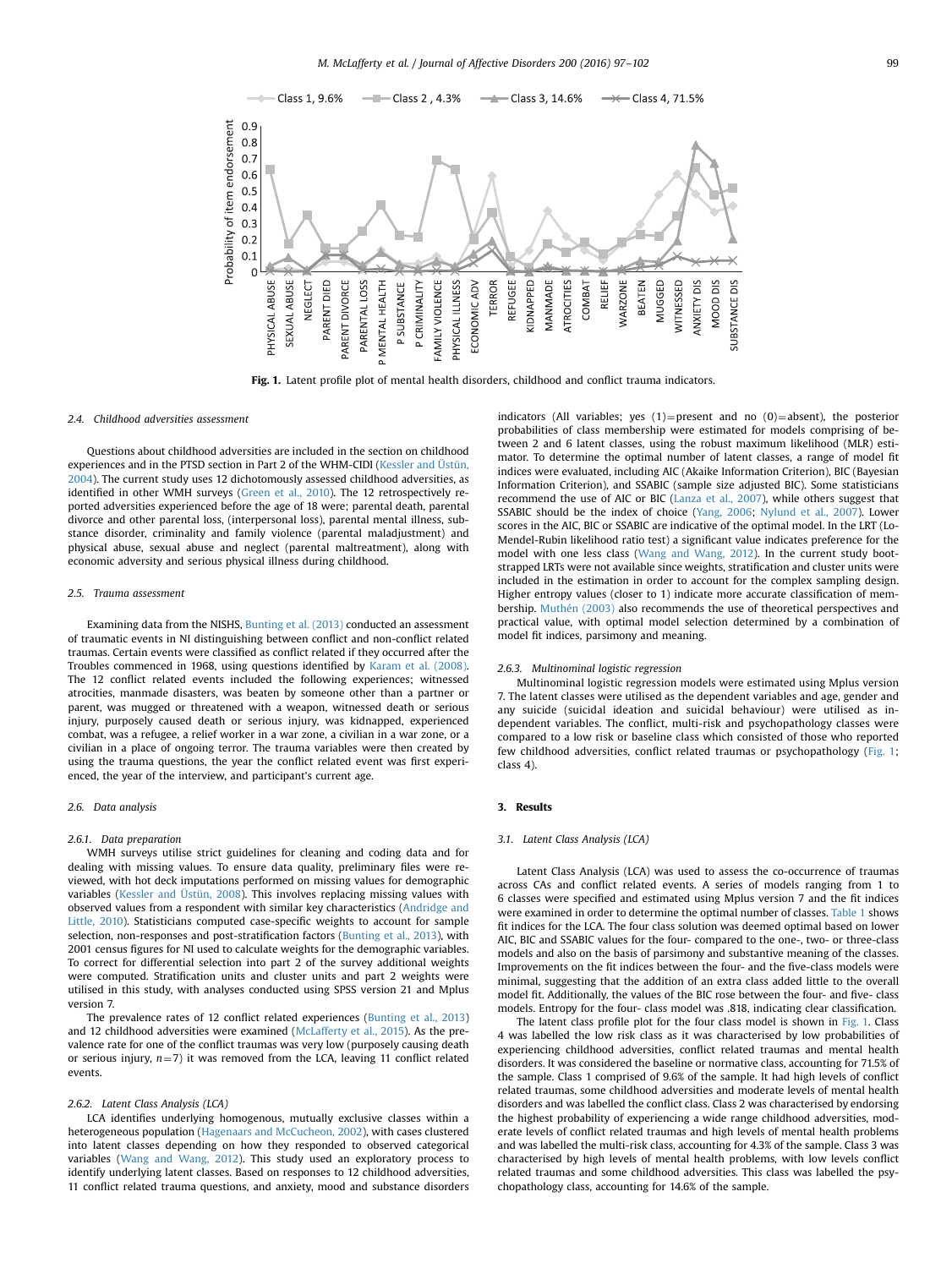| FIL INDICES TOT LATENT CLASS IVIOUSES 1-5. |                |            |            |               |                |                  |  |
|--------------------------------------------|----------------|------------|------------|---------------|----------------|------------------|--|
| Model                                      | Log likelihood | AIC        | BIC        | <b>SSABIC</b> | <b>Entropy</b> | LRT $(p)$        |  |
|                                            | $-11.654.843$  | 23.361.686 | 23.507.127 | 23.424.524    |                |                  |  |
| 2                                          | $-10.693.470$  | 21.492.940 | 21.789.415 | 21.621.032    | 0.834          | 1910.169 (.0523) |  |
| 3                                          | $-10.574.110$  | 21.308.220 | 21.755.730 | 21.501.567    | 0.789          | 237.561 (.6041)  |  |
| 4                                          | $-10.461.706$  | 21.137.412 | 21.735.957 | 21.396.013    | 0.818          | 221.886 (.5579)  |  |
| 5                                          | $-10.368.292$  | 21.004.584 | 21.754.164 | 21.328.439    | 0.817          | 185.922 (.4886)  |  |
| 6                                          |                |            |            |               |                |                  |  |

<span id="page-3-0"></span>Table 1 Fit indices for Latent Class Models 1–5.

AIC=Akaike information criterion, BIC=Bayesian information criterion, SSABIC=sample size adjusted BIC, LRT=Lo-Mendell-Rubin adjusted likelihood ratio test. The log-liklihood for the 6 class model was not replicated. The optimal model is highlighted in bold.

Table 2

Multinomial logistic regression analyses assessing gender, age and suicidality – comparing classes 1, 2 and 3 to the baseline class 4. Sample  $n = 1986$ .

| <b>Predictor</b>  | Class <sub>1</sub><br>Conflict<br><b>OR</b><br>(95% CI) | Class <sub>2</sub><br>Multi-risk<br>0R<br>$(95\% \text{ CI})$ | Class <sub>3</sub><br>Psychopathology<br><b>OR</b><br>$(95\% \text{ CI})$ |
|-------------------|---------------------------------------------------------|---------------------------------------------------------------|---------------------------------------------------------------------------|
| Gender            |                                                         |                                                               |                                                                           |
| Female            | 1.00                                                    | 1.00                                                          | 1.00                                                                      |
| Male              | 4.022                                                   | 1.338                                                         | 0.445                                                                     |
|                   | $(2.804 - 5.768)$                                       | $(0.780 - 2.293)$                                             | $(0.300 - 0.660)$                                                         |
| Age               |                                                         |                                                               |                                                                           |
| $18 - 34$         | 3.466                                                   | 4.777                                                         | $2.235$ <sup>*</sup>                                                      |
|                   | $(1.411 - 8.514)$                                       | $(1.847 - 12.356)$                                            | $(1.307 - 3.823)$                                                         |
| $35 - 49$         | 5.041                                                   | 7.399***                                                      | 2.179                                                                     |
|                   | $(2.434 - 10.439)$                                      | $(2.410 - 22.714)$                                            | $(1.259 - 3.772)$                                                         |
| $50 - 64$         | 4.363                                                   | 5.190                                                         | 2.059                                                                     |
|                   | $(2.004 - 9.500)$                                       | $(1.737 - 15.511)$                                            | $(1.222 - 3.467)$                                                         |
| $65+$             | 1.00                                                    | 1.00                                                          | 1.00                                                                      |
|                   |                                                         |                                                               |                                                                           |
| Suicidality<br>No | 1.00                                                    | 1.00                                                          | 1.00                                                                      |
| Yes               | 5.359                                                   | 15.375                                                        | 8.965                                                                     |
|                   | $(3.485 - 8.240)$                                       | $(8.246 - 28.668)$                                            | $(6.343 - 12.672)$                                                        |
|                   |                                                         |                                                               |                                                                           |

 $OR = odds$  ratio;  $CI = confidence$  interval; Suicidality = suicidal ideation and behaviour (gestures, plans and attempts).

 $< 0.01$ 

 $\cdot$   $*$   $< 01$ .

 $\degree$  Significant difference compared to base category < .05.

### 3.2. Multinomial logistic regression

With the low risk class (class 4) acting as the reference class, multinomial logistic regression analysis found gender and age variations between the classes. Additionally associations between the classes and suicidality (ideation and behaviour) were examined with highly significant results revealed. Table 2 shows odds ratios and 95% confidence intervals for the classes and variables of interest.

#### 3.2.1. Gender variations between classes

Individuals in the conflict class were significantly more likely to be male ( $OR=4.022$ ,  $p < .001$ ). No significant gender variations were revealed in the multitrauma class. However, males were significantly less likely to be members of the psychopathology class ( $OR=0.445$ ,  $p < .001$ ).

#### 3.2.2. Age variations between classes

Individuals in the age group 35–49 had the highest odds of being members of conflict class ( $OR = 5.041$ ,  $p < .001$ ) and the multi-risk class ( $OR = 7.399$ ,  $p < .001$ ). However, those aged 18–34 had the highest odds of being members of the psychopathology class ( $OR = 2.235$ ,  $p < .05$ ).

### 3.2.3. Suicidality

When compared to the baseline or low risk class those in the trauma and psychopathology classes were significantly much more likely to endorse suicide ideation and behaviour. Individuals in the conflict class were more than 5 times more likely ( $OR = 5.359$ ,  $p < .001$ ), those in the psychopathology class nearly nine times more likely (OR=8.965,  $p < .001$ ), with those in the multi-risk class more than fifteen times more likely ( $OR = 15.375$ ,  $p < .001$ ).

# 4. Discussion

Using a person centred approach to uncover patterns of adversity in the NI population, the current study revealed four profiles of adversity, a low risk, a conflict, a multi-risk and a psychopathology class. In addition, the study established that there were gender and age variations between the classes. Males were more likely to be members of the conflict class, whereas females were more likely to be members of the psychopathology class. The study also revealed that those who grew up during the worst years of the troubles were more likely to be members of the conflict and multi-risk classes. Of particular interest, individuals in the trauma and psychopathology classes had much greater odds of suicide ideation and behaviour, including gestures, plans and attempts, with those in the multi-risk class being particularly susceptible.

Using data obtained from the NISHS, [Bunting et al. \(2013\)](#page-4-0) reported that 39% of the NI population experienced conflict related traumas and [McLafferty et al. \(2015\)](#page-5-0) found that 32% of participants experienced adversity during childhood, with parental death and economic adversity having the highest prevalence rates. Since it has been proposed that both experiences of conflict and childhood adversities are key risk factors for the onset and persistence of mental health problems, LCA was used to examine co-occurrence of childhood and conflict related events along with a range of mental health problems. Four discrete classes were identified. A low risk class was revealed, representing 71.5% of the population. A class which endorsed elevated rates of a number of conflict related traumas along with some childhood adversities and mental health problems was also identified, accounting for 9.6% of the population. A multi-risk class was also revealed. While being the smallest class (4.3%), the multi-risk class endorsed elevated levels of a wide range of childhood adversities, especially those related to parental maltreatment and maladjustment along with conflict related events and mental health problems. In comparison to the other classes, individuals in this class displayed the highest rates of substance disorders. The findings confirm that adversity co-occurs across both childhood and conflict related events within this homogeneous subgroup in NI and is impacting on their mental health.

A psychopathology class was also revealed, representing 14.6% of the population. Individuals in this class displayed high rates of mental health problems, particularly anxiety and mood disorders. However, they experienced few adverse childhood experiences or conflict related events suggesting that their mental health issues may be related to other issues which may warrant further investigation. Previous research reported that females are more likely to have mental health problems than males, particularly mood and anxiety problems (Afifi[, 2007](#page-4-0)). In the current study females were significantly more likely to be members of the psychopathology class, endorsing increased levels of mood and anxiety disorders. In the current study males were significantly more likely to be members of the conflict class. This is in accordance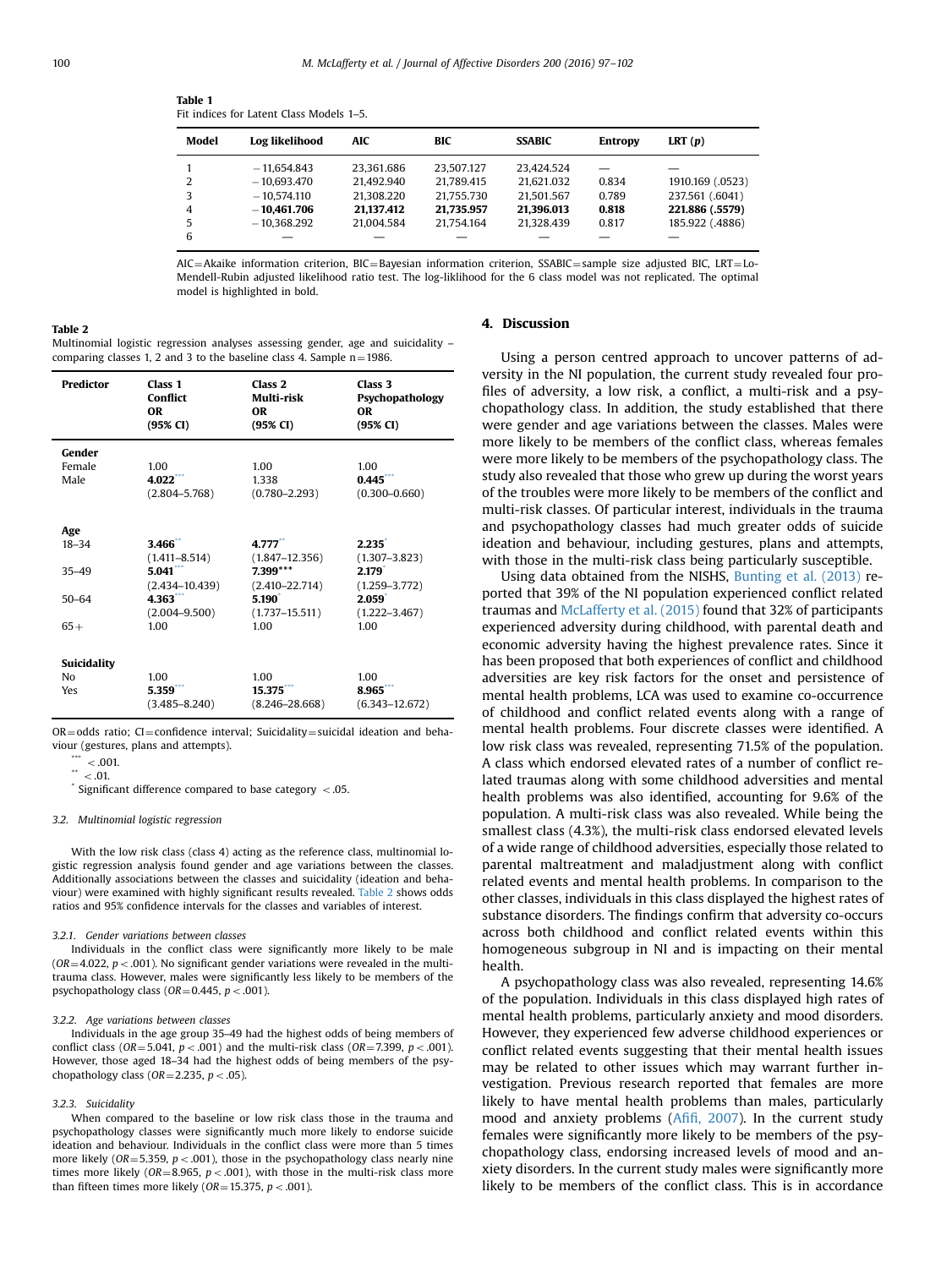<span id="page-4-0"></span>with prior research which has reported that males are more likely to experience traumatic events, including combat or war ([Tolin](#page-5-0) [and Foa, 2006](#page-5-0)).

The study corroborates that childhood adversities increased during the worst years of the Troubles, with those who were children or young adults during this period more likely to be members of the multi-risk class, experiencing both conflict and childhood adversities. This would suggest that parenting practices may have been impacted by the Troubles. [McLafferty et al. \(2015\)](#page-5-0) reported high rates of parental mental illnesses in NI as well as elevated rates of economic adversity, which may be linked to the Troubles. Adversities such as these may have impacted negatively on family units. The study also confirms previous findings which reported that childhood adversities are associated with psychopathology, particularly those related to maladaptive family functioning such as physical or sexual abuse and family violence [\(Fu](#page-5-0)[jiwara and Kawalkami , 2011](#page-5-0); [Oladeji et al., 2010](#page-5-0); [Slopen et al.,](#page-5-0) [2010\)](#page-5-0).

The NI conflict has previously been linked to suicidal behaviour ([Tomlinson, 2012](#page-5-0); O'[Neill et al., 2014\)](#page-5-0). The current study found that the risk of suicide ideation and behaviour was significantly increased in those who experienced conflict but that those who experienced conflict related events childhood adversities and psychopathology, the multi-risk class, had the greatest risk, suggesting an interaction of conflict and adversities during childhood. This supports the view that exposure to severe stress early in life increases sensitivity to stress across the lifespan (Breslau and Anthony, 2007). Indeed, many studies have found that individuals who experience childhood adversities are more likely to have mental health problems following exposure to conflict than those who do not ([Sareen et al., 2012;](#page-5-0) [Olema et al., 2014](#page-5-0)).

Increased levels of mental health problems were found in the classes which experienced early trauma in the current study. Additionally, when compared to the low risk class, the psychopathology class, with little reported traumas, were nearly nine times more likely to have suicide ideation and behaviour. This is in accordance with previous research which reports a strong association between mental health problems and suicidality ([Nock](#page-5-0) [et al., 2008\)](#page-5-0). However, it should be noted that many people who die by suicide do not have a prior history of mental health disorders. Indeed, O'[Neill et al. \(2014\)](#page-5-0) reported that conflict related traumas were associated with suicidal behaviour that is additional to that of mental illness. [Enns et al. \(2006\)](#page-5-0) also reported a strong association between childhood adversities and suicidality after controlling for psychological problems.

### 4.1. Limitations and future research

While all WMH surveys used similar sampling designs, a limitation of the study could be that it may not be fully representative of the NI population due to the exclusion criteria. A number of groups were excluded, such as those with learning disabilities, non-English speakers, homeless people or those leaving in institutions, prisons or hospitals as well as military personnel. As many of these people may have mental health problems this may lead to an underestimation of psychopathology in the population ([WHO, 2012\)](#page-5-0). Since many of these people may also have experienced high rates of conflict related trauma, this may also lead to an underestimation. Additionally, as outlined by O'[Neill et al. \(2014\),](#page-5-0) when considering these findings it should be remembered that the study does not account for those who have completed suicide prior to data collection, which may include individuals who experienced high levels of stressors in the form of Troubles related traumas and adverse childhood experiences. Additionally, the study may include some people who were not residing in NI during the Troubles, which could impact on the findings.

While calculating conflict related events Bunting et al. (2013) acknowledged that the traumas were only presumed to be conflict related and that misclassification may have occurred due to recall bias. However, most research into childhood adversities rely on retrospective reports which cannot determine causality and can be problematic due to recall bias, resulting in a considerable percentage of false negatives [\(Hardt and Rutter, 2004\)](#page-5-0). Following traumatic events a person may blank the trauma out or be unable to accurately remember the event. In addition, the mental health status of the respondent can have an impact on recall.

# 5. Conclusions

While the study has some limitations, it nevertheless provides important information for policy makers and practice. The study shows that conflict has impacted on mental health and suicidality in Northern Ireland. However, in addition to the detrimental effect of the Troubles on the psychological health of the population, the study demonstrates that childhood adversities play a major role. The study provides support for initiatives to address the intergenerational transmission of trauma and highlights the need to target interventions and services towards those who have been exposed to multiple traumas. Further research which examines the interaction of the NI conflict and childhood adversities would be particularly beneficial given the increasing rates of psychopathology and suicidality in the population.

### References

- Afifi[, M., 2007. Gender differences in mental health. Singap. Med. J. 48 \(5\), 385](http://refhub.elsevier.com/S0165-0327(16)30125-2/sbref1)–391. Andridge, R.R., Little, R.J.A., 2010. A review of Hot Deck Imputation for survey non-
- response. Int. Stat. Rev. 78 (1), 40–64. [http://dx.doi.org/10.1111/j.1751](http://dx.doi.org/10.1111/j.17515823.2010.00103.x) [5823.2010.00103.x](http://dx.doi.org/10.1111/j.17515823.2010.00103.x).
- Armour, C., Elklit, A., Christoffersen, M.N., 2014. A latent class analysis of childhood maltreatment: identifying abuse typologies. J. Loss Trauma: Int. Perspect. Stress Coping 19 (10), 23–29. <http://dx.doi.org/10.1080/15325024.2012.734205>.
- [Benjet, C., Borges, G., Medina-Mora, M.E., 2010. Chronic childhood adversity and](http://refhub.elsevier.com/S0165-0327(16)30125-2/sbref4) [onset of psychopathology during three life stages: childhood, adolescence and](http://refhub.elsevier.com/S0165-0327(16)30125-2/sbref4) [adulthood. J. Psychiatr. Res. 44 \(11\), 732](http://refhub.elsevier.com/S0165-0327(16)30125-2/sbref4)–740.
- Betancourt, T.S., McBain, R., Newnham, E.A., Brennan, R.T., 2013. Trajectories of internalizing problems in war-affected Sierra Leonean youth: examining conflict and post-conflict factors. Child. Dev. 84 (2), 455–470. [http://dx.doi.org/](http://dx.doi.org/10.1111/j.14678624.2012.01861.x) 10.1111/j.1467–[8624.2012.01861.x.](http://dx.doi.org/10.1111/j.14678624.2012.01861.x)
- [Breslau, N., Anthony, J.C., 2007. Gender differences in the sensitivity to posttrau](http://refhub.elsevier.com/S0165-0327(16)30125-2/sbref6)[matic stress disorder: an epidemiological study of urban young adults. J. Ab](http://refhub.elsevier.com/S0165-0327(16)30125-2/sbref6)[norm. Psychol. 116 \(3\), 607](http://refhub.elsevier.com/S0165-0327(16)30125-2/sbref6)–611.
- Bruffaerts, R., Demyttenaere, K., Borges, G., Haro, J.M., Chiu, W.T., Hwang, I., Nock, M.K., 2010. Childhood adversities as risk factors for onset and persistence of suicidal behaviour. Br. J. Psychiatry 197, 20–27. [http://dx.doi.org/10.1192/bjp.](http://dx.doi.org/10.1192/bjp.bp.109.074716) [bp.109.074716](http://dx.doi.org/10.1192/bjp.bp.109.074716).
- Bruwer, B., Govender, R., Bishop, M., Williams, D.R., Stein, D.J., Seedat, S., 2014. Association between childhood adversities and long-term suicidality among South Africans from the results of the South African stress and health study: a cross-sectional study. BMJ Open 4 (6), 1–14. [http://dx.doi.org/10.1136/bmjo](http://dx.doi.org/10.1136/bmjopen-2013004644)[pen-2013](http://dx.doi.org/10.1136/bmjopen-2013004644)–004644.
- Bunting, B.P., Ferry, F.R., Murphy, S.D., O'[Neill, S.M., Bolton, D., 2013. Trauma asso](http://refhub.elsevier.com/S0165-0327(16)30125-2/sbref9)ciated with civil confl[ict and posttraumatic stress disorder: evidence from the](http://refhub.elsevier.com/S0165-0327(16)30125-2/sbref9) [Northern Ireland study of health and stress. J. Trauma. Stress 26, 134](http://refhub.elsevier.com/S0165-0327(16)30125-2/sbref9)–141.
- [Cabrera, O.A., Hoge, C.W., Bliese, P.D., Castro, C.A., Messer, S.C., 2007. Childhood](http://refhub.elsevier.com/S0165-0327(16)30125-2/sbref10) [adversity and combat as predictors of depression and post-traumatic stress in](http://refhub.elsevier.com/S0165-0327(16)30125-2/sbref10) [deployed troops. Am. J. Prev. Med. 33 \(2\), 77](http://refhub.elsevier.com/S0165-0327(16)30125-2/sbref10)–82.
- [Copeland, W.E., Keeler, G., Angold, A., Costello, E.J., 2007. Traumatic events and](http://refhub.elsevier.com/S0165-0327(16)30125-2/sbref11) [posttraumatic stress in childhood. Arch. Gen. Psychiatry 64, 577](http://refhub.elsevier.com/S0165-0327(16)30125-2/sbref11)–584, [doi:10.1001.archpsyc.64.5.577.](http://refhub.elsevier.com/S0165-0327(16)30125-2/sbref11)
- [Cummings, E.M., Schermerhorn, A.C., Merrilees, C.E., Goeke-Morey, M.C., Shirlow,](http://refhub.elsevier.com/S0165-0327(16)30125-2/sbref12) [P., Cairns, E., 2010. Political violence and child adjustment in Northern Ireland:](http://refhub.elsevier.com/S0165-0327(16)30125-2/sbref12) testing pathways in a social–[ecological model including single-and two-parent](http://refhub.elsevier.com/S0165-0327(16)30125-2/sbref12) [families. Dev. Psychol. 46 \(4\), 827](http://refhub.elsevier.com/S0165-0327(16)30125-2/sbref12)–841, doi: 10.1037/a0019668.
- de Jong, J.T.V.M., Komproe, I.H., Van Ommeren, M., 2003. Common mental disorders in post-conflict settings. Lancet 361, 2128–2130. [http://dx.doi.org/10.1016/](http://dx.doi.org/10.1016/S01406736(03)136926) S0140–[6736\(03\)13692](http://dx.doi.org/10.1016/S01406736(03)136926)–6.
- [Dong, M., Anda, R.F., Felitti, V.J., Dube, S.R., Williamson, D.F., Thompson, T.J., Loo, C.](http://refhub.elsevier.com/S0165-0327(16)30125-2/sbref14) [M., Giles, W.H., 2004. The interrelatedness of multiple forms of childhood](http://refhub.elsevier.com/S0165-0327(16)30125-2/sbref14) [abuse, neglect, and household dysfunction. Child. Abus. Negl. 28, 771](http://refhub.elsevier.com/S0165-0327(16)30125-2/sbref14)–784.